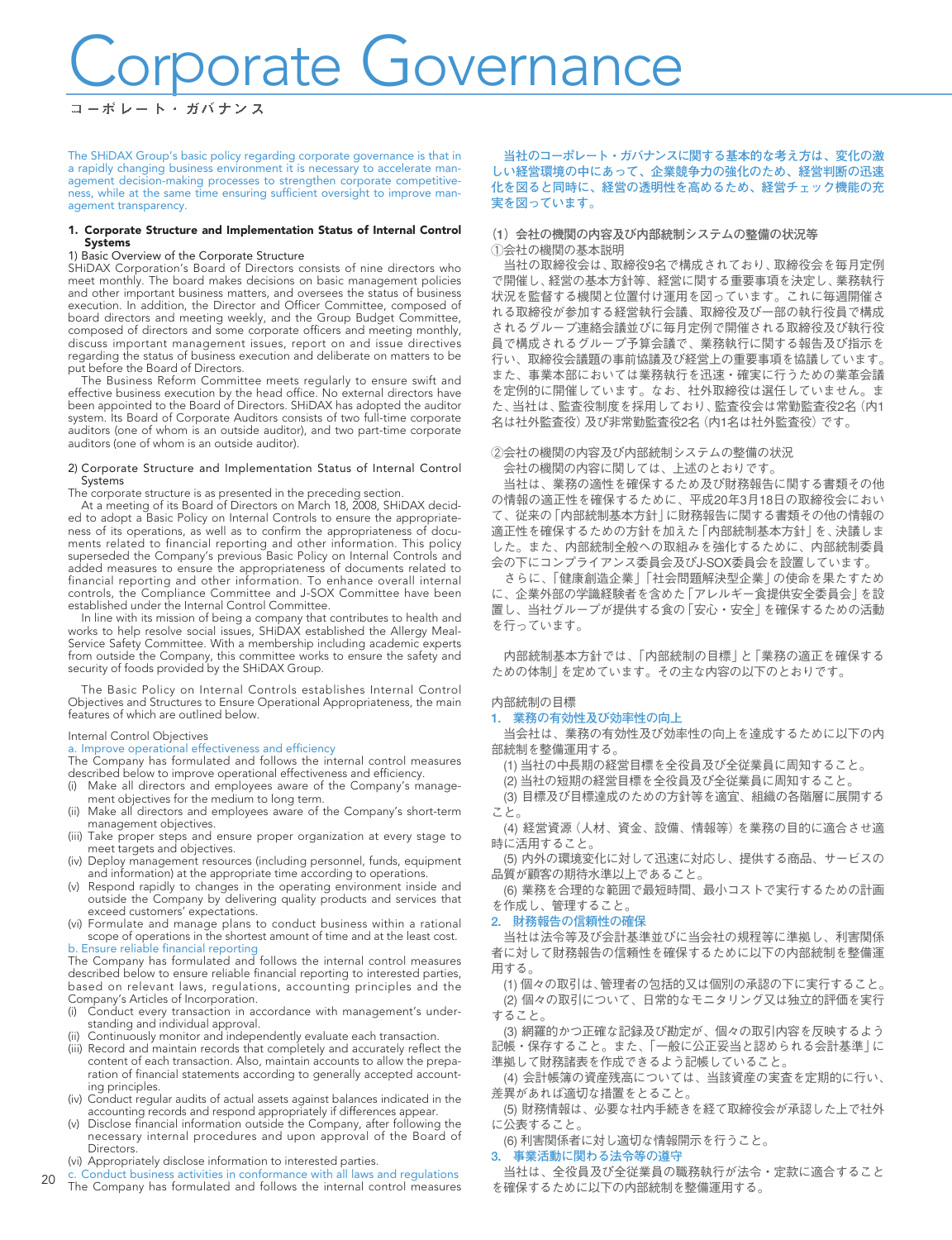described below so that the exercise of duties by all directors and employees is conducted in accordance with all laws, regulations and the Company's Articles of Incorporation.

- (i) The SHiDAX Compliance Committee Guidelines are a code of conduct for all directors and employees to ensure that their conduct is in compliance with laws, Company regulations and social norms.
- (ii) To gain conformance with compliance guidelines, the Compliance Committee provides cross-divisional control of compliance initiatives and conducts training.
- (iii) The Internal Audit Office helps to strengthen these functions and audits the status of compliance in cooperation with the Compliance Committee.
- (iv) Reports on these activities are submitted regularly to the Board of Directors and the Board of Corporate Auditors.
- (v) Internal and external hotlines have been established to allow all employees to report infringements of the SHiDAX Compliance Committee Guidelines or the discovery of activities that could represent such infringements.

#### d. Preserve corporate assets

The Company has formulated and follows the internal control measures described below to preserve corporate assets.

- (i) The acquisition, use and disposal of tangible and intangible assets (including client and other information) will be performed in accordance with appropriate procedures and approvals.
- (ii) The acquisition, use and disposal of tangible and intangible assets (including client and other information) will be performed in accordance with document approval procedures.
- (iii) Systems will be established to preserve corporate assets from such risks as natural disaster and disasters caused by people.

#### Procedures to Ensure Effective Execution of Directors' Duties

a. Procedures to ensure effective execution of directors' duties

The Board of Directors sets targets for the Company that are shared by directors and employees. The director in charge of operations determines the specific targets for each division, as well as effective methods for reaching these targets, including delegation based on rules regarding the assignment of authority and decision-making. The Board of Directors uses IT systems to regularly review the progress toward the targets and creates systems to encourage reforms.

#### b. Structure to prevent damage by anti-social forces

In accordance with its regulations, the Company has no relationships with anti-social forces. The Company has internal regulations and structures in place to protect directors and employees from injury by anti-social forces, and responds to any such approaches with extensive legal recourse, both civil and criminal.

#### c. Structure to ensure the appropriateness of the operations of the corporate group composed of SHiDAX Corporation and its subsidiaries

Directors who are responsible for segments within the Group have been given the authority and responsibility to create methods for compliance and risk management.

The Compliance Committee and the J-SOX Committee have been established below the Internal Control Committee. Managers for each segment within the Group have been given the responsibility of promoting these committees according to the Compliance Committee operating guidelines and the J-SOX Committee operating guidelines, as well as to promote and ensure compliance and risk management horizontally across segments.

#### d. Preservation and management of information related to the execution of duties by directors

Information regarding the business execution of directors, in accordance with document handling regulations, is recorded and stored either in paper documents or electromagnetic media ("documents"). Directors and corporate auditors, in accordance with document handling regulations, have standing access to these documents.

#### e. Procedures for employees in cases where the Board of Corporate Auditors requests employees be appointed to assist it, and items related to the independence of those employees from directors

Corporate auditors may instruct employees assigned to the Internal Auditing Division to carry out duties necessary for auditing. The employees who receive instructions to carry out duties necessary for auditing may not accept instructions from directors, the manager for the Internal Auditing Division or other managers.

#### Procedure for directors and employees to report to the Board of Corporate Auditors and other procedures for reports to the Board of Corporate Auditors

A procedure has been implemented to allow directors or employees to promptly notify the Board of Corporate Auditors of, in addition to legal matters, any items with a significant impact on the Company or the SHiDAX Group, the status of the conduct of internal audits, as well as the status and content of reports received through the compliance hotline. The reporting method (person making the report, person receiving the report, timing of the report, etc.) is jointly determined by the Board of Directors and Board of Corporate Auditors.

g. Other procedures to ensure the effective conduct of audits by the Board of Corporate Auditors

(1) シダックスコンプライアンス行動指針を、全役員及び全従業員が法令 等、当社の規程等及び社会規範を遵守した行動をとるための行動規範とする。

(2) コンプライアンス行動規範の徹底を図るため、コンプライアンス委 員会においてコンプライアンスの取組を横断的に統括することとし、同 委員会を中心に教育を行う。

(3) 内部監査室の機能強化を図り、コンプライアンス委員会と連携の上、 職務執行が正しく行われているかを監査する。

(4) これらの活動は定期的に取締役会及び監査役会に報告するものとする。 (5) 全従業員が、シダックスコンプライアンス行動指針に違反する行為

又は違反の可能性がある行為を発見した場合に、直接情報提供を行う手 段として社内外にホットラインを整備運用する。

#### **4. 会社資産の保全**

当社は、会社資産の保全を図るために以下の内部統制を整備運用する。 (1) 有形の資産又は無形の資産(顧客情報その他の情報を含む。)の取得、 使用又は処分を正当な手続き及び承認の下に行うこと。

(2) 有形の資産又は無形の資産(顧客情報その他の情報を含む。)の取得、 使用及び処分を稟議規程に基づきその有効性等を十分に検討すること。

(3) 天災・人災などのリスクから、会社の資産を保全する体制を整備す ること。

#### 業務の適正を確保するための体制

#### **1. 取締役の職務の執行が効率的に行われることを確保するための体制**

当社は、取締役の経営執行の意思決定の効率化及び適正化を確保する ために、内部統制規程、組織規程、経営執行会議規程、社長業革会議規 程等を定め各種会議体を設定する。

取締役会は取締役、全従業員が共有する全社的な目標を定め、業務担 当取締役はその目標達成のため各部門の具体的目標及び会社の権限配 分・意思決定ルールに基づく権限配分を含めた効率的な達成の方法を定 め、ITを活用して取締役会が定期的に進捗状況をレビューし、改善を促 すことを内容とする全社的な業務の効率化を実現する組織又は仕組みを 構築する。

#### **2. 反社会的勢力による被害を防止するための体制**

当社は、反社会的勢力に対して屈することなく法律に即して対応する。 当社は、反社会的勢力により役員及び従業員が被害を受けることがな

#### いようにするため、社内規程及び社内体制を整備し、民事及び刑事両面 からの法的対応策を充実させる。 **3. 当社及び子会社からなる企業集団における業務の適正を確保するた**

## **めの体制**

当社はグループのセグメント別の事業に関して責任を負う取締役に対 し、法令遵守体制、リスク管理体制を構築する権限と責任を与える。

内部統制委員会は、その下部にコンプライアンス委員会及びJ-SOX委 員会を設置し、コンプライアンス委員会運営基準及びJ-SOX委員会運営 基準により、これらの委員会の推進責任者としてグループのセグメント 別の管理者を配置し、セグメント別の法令遵守及びリスク管理を横断的 に推進し、管理する。

#### **4. 取締役の職務の執行に係わる情報の保存及び管理に関する事項**

当社は、情報管理規程等及び文書管理規程に従い、取締役の職務執行 に係わる情報を文書又は電磁的媒体(以下「文書等」という)に記録し、 保存及び管理する。

取締役及び監査役は、文書管理規程により、常時これらの文書等を閲 覧できるものとする。

#### **5. 監査役会がその補助すべき従業員を置くことを求めた場合における当該 従業員に対する体制並びにその従業員の取締役からの独立性に関する事項**

監査役は、内部監査室所属の従業員に監査業務に必要な事項を命令す ることができるものとし、監査役より監査業務に必要な命令を受けたそ の従業員はその命令に関して、取締役、内部監査室長等の指揮命令を受 けないものとする。

#### **6. 取締役及び従業員が監査役会に報告するための体制その他の監査役 会への報告に関する体制**

取締役又は従業員は、監査役会に対して、法定の事項に加え、当社に 重大な影響を及ぼす事項、内部監査の実施状況、コンプライアンス・ホッ トラインによる通報状況及びその内容をすみやかに報告する体制を整備 する。

報告の方法(報告者、報告受領者、報告時期等)については、取締役と 監査役会との協議により決定する方法による。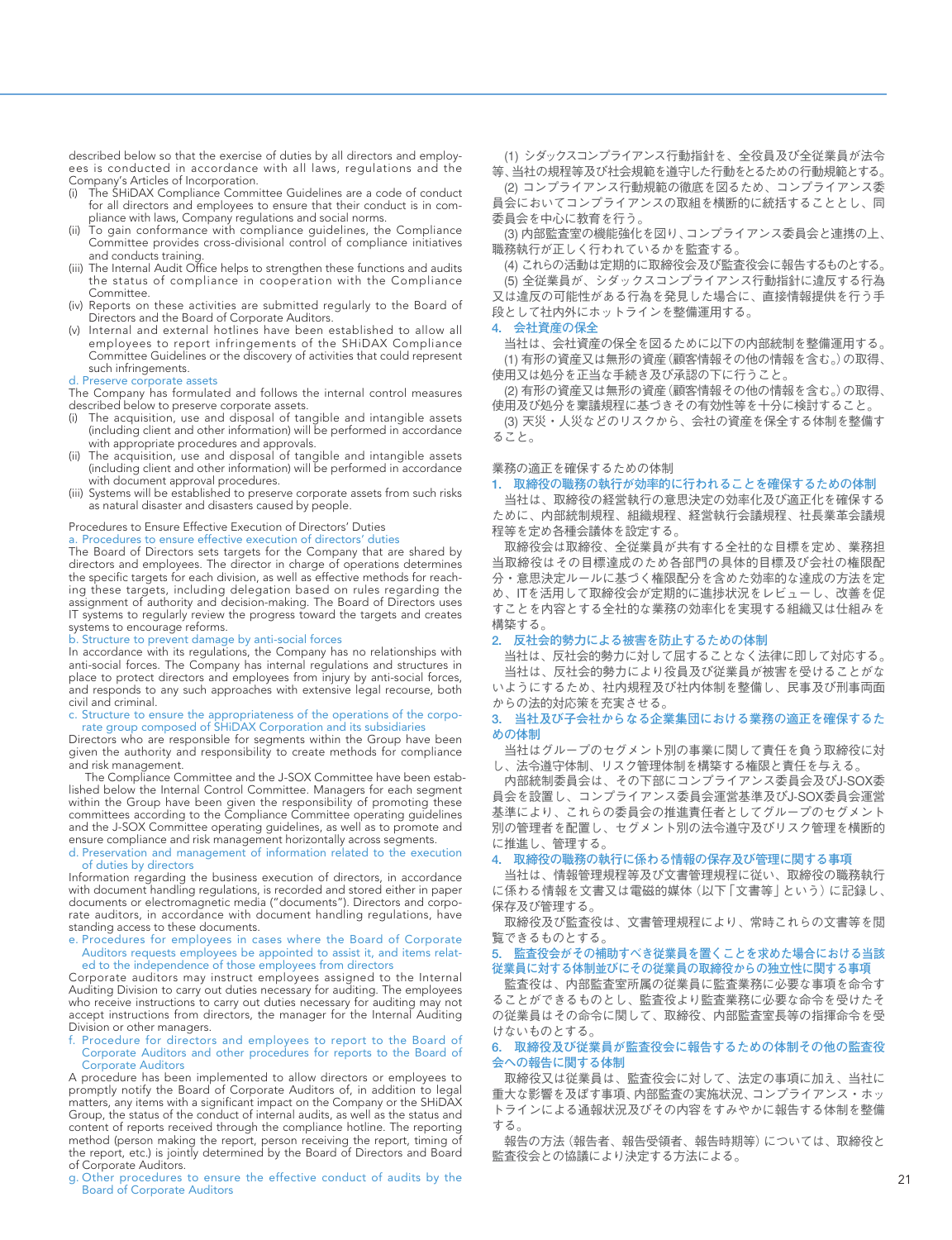Regular meetings have been established for the exchange of opinions between the Board of Corporate Auditors and the president.

#### h. Regulations and procedures regarding risk management

The SHiDAX Group, in accordance with risk management regulations, has determined which division is responsible for each category of risk throughout the Group, and has appointed the director in charge of general affairs as the person responsible for overseeing risk throughout the Company. The Risk Management Committee creates structures for general management of risks throughout the Group.

#### 3) Status of Internal Audits and Audits by Corporate Auditors

The Company has three internal auditors, who conduct operational audits based on the internal audit plan. The Board of Corporate Auditors consists of two full-time corporate auditors (one outside auditor), and two part-time corporate auditors (one outside auditor). The Board formulates the auditing plan in accordance with predetermined auditing guidelines and receives reports that include the audit status of each corporate auditor, and conducts audits based on information that includes reports from accounting auditors. Corporate auditors attend Board of Directors' meetings of the Company and its subsidiaries, as well as Group budget meetings, meetings of the Internal Control Committee and the J-SOX Committee, and serve a management supervisory function.

To conduct their activities, corporate auditors liaise closely with Internal Audit Division, which has a staff of three, as well as with the accounting auditors when performing operational and accounting audits.

Regular meetings have been established for the exchange of opinions between corporate auditors and the president. Corporate auditors also exchange opinions with corporate auditors as needed.

#### 4) Status of Accounting Auditing

SHiDAX Corporation contracts for auditing services with Toho Audit Corporation and the Office of Certified Public Accountant Masaomi Fujiyoshi. There are no special interests between the Company and these auditing firms.

The Company receives account auditing required by the Financial Instruments and Exchange Law and the Japanese Corporate Law based on this auditing contract, and promptly investigates any problems in accounting treatment or accounting audits, working to ensure the accuracy of financial statements and other documents.

In terms of coordination of internal auditing, auditing by corporate auditors and account auditing by the auditing firm, the Company works to raise the effectiveness of auditing by providing joint exchanges of points noted in the results from each auditing body.

The name and affiliated auditing firm of the certified public accountants who conduct auditing operations are as follows:

The Office of Certified Public Accountant Masaomi Fujiyoshi relies on the screening process of Toho Audit Corporation.

Assigned employee Tadahiro Ogane, partner, Toho Audit

Corporation

Assigned employee Naoki Komiya, partner, Toho Audit Corporation Masaomi Fujiyoshi, CPA, Office of Certified Public Accountant Masaomi Fujiyoshi

- Notes: 1. Number of continuous years of service has been omitted, as the number is less than seven years.
	- 2. Assistants for the account auditing of the Company include six CPAs and four CPA candidates from Toho Audit Corporation.

#### 5) Relationship with Outside Directors and Outside Auditors

The Company has appointed no outside directors. There are no personnel, capital, trading or other special interests between the Company and its outside auditors, Yoshinori Shigeizumi and Masashi Yamamoto.

#### 2. Status of Implementation of a Risk Management Structure

Below the Internal Control Committee, the Company has established the Compliance Committee and the J-SOX Committee. SHiDAX Corporation considers compliance with laws, social regulations and ethics to be of the utmost importance, and has established a Compliance Committee under the Internal Control Committee in order to enhance its compliance structure. The committee receives advice as necessary based on contracts with corporate lawyers and advisers. Meanwhile, the J-SOX Committee considers risks that could affect the reliability of financial reports, creating a procedure for daily risk management. In addition, to ensure a thorough risk management procedure the Internal Audit Division conducts operational audits and other measures.

#### 3. Director Compensation

Total annual compensation to directors: ¥310 million

Total annual compensation to auditors: ¥17 million (of which, ¥8 million is for two outside auditors)

- Notes: 1. Employee salaries of persons simultaneously appointed as employee and director are not included in payments to directors.
	- 2. Total compensation includes ¥103 million in bonuses and bonus

### **7. その他監査役会の監査が実効的に行われることを確保するための体制**

監査役会と代表取締役社長及び取締役との間の定期的な意見交換会を 設置する。

#### **8. 損失の危険の管理に関する規程その他の体制**

リスク管理規程、コンプライアンス規程等により、当社のリスクカテ ゴリー毎の責任部署を定め、管理本部長を全社のリスクに関する統括責 任者として任命し、内部統制委員会において当社全体のリスクを統括的 に管理する体制を構築する。

#### ③内部監査及び監査役監査の状況

内部監査室は、3名で構成されており、内部監査計画に基づき業務監 査を実施しています。

監査役監査は、常勤監査役2名(内1名は社外監査役)及び非常勤監査 役2名(内1名は社外監査役)により構成されており、決定した監査方針に 従い監査業務計画を策定し、監査業務を実施しています。監査役は、当 社の取締役会及び子会社の取締役会、グループ予算必達会議並びに内部統 制委員会及びJ-SOX委員会等に出席し、経営監査の機能を果たしています。 監査役の活動については、内部監査室(選任スタッフ3名)及び会計監

査人と緊密な連携を保ち、業務監査及び会計監査を実施しています。

代表取締役社長との間に定期的な意見交換会を設けており、また会計 監査人と必要に応じ随時、意見交換を行っています。

#### ④会計監査の状況

当社は、東邦監査法人及び公認会計士藤好優臣事務所と監査契約を締 結しており、当社との間には特別な利害関係はありません。

当社は、当該監査契約に基づき金融商品取引法及び会社法上の会計監 査を受けているほか、会計処理並びに会計監査における諸問題について 随時検討し財務諸表等の適正性の確保に努めています。

また内部監査、監査役監査及び監査法人等の会計監査の連携につきま しては、それぞれ異なった役割で監査を実施しておりますが、各監査機 関の監査結果の指摘事項を双方向的に情報交換する等、相互補完的に効 果的な監査が実施できるよう連携を図り監査の実効性が上がるように努 めています。

業務を執行した公認会計士の氏名、所属する監査法人名は以下のとお りです。なお、公認会計士藤好優臣事務所は東邦監査法人の審理体制に 依拠しています。

指定社員 業務執行社員 大金忠宏 東邦監査法人

指定社員 業務執行社員 小宮直樹 東邦監査法人

- 公認会計士 藤好優臣 公認会計士藤好優臣事務所
- (注)1 継続監査年数については、全員7年以内であるため記載を省略し ています。
	- 2 当社の会計監査に係る補助者は、東邦監査法人が公認会計士6名、 会計士補4名となっています。

#### ⑤社外取締役及び社外監査役との関係

当社は、社外取締役は選任していません。

当社と社外監査役の重泉良徳氏又は山本征氏との間には、人的関係、 資本的関係又は取引関係その他特別の利害関係はありません。

#### **(2)リスク管理体制の整備の状況**

当社は、内部統制委員会の下にコンプライアンス委員会及びJ-SOX 委員会を設置しています。リスク管理体制に関してはコンプライアンス 委員会において法律、社会規範、倫理などの遵守状況をモニタリングし、 また顧問弁護士と顧問契約に基づき、必要に応じてアドバイスを受けて います。一方、財務報告の信頼性に影響を与えるリスクについては、 J-SOX委員会において検討をし、日常的にリスクを管理するための体 制を構築しています。他に内部監査室による業務監査及び諸施策の実施 による社内リスク管理体制の充実を図っています

#### **(3)役員報酬の内容**

- 取締役の年間報酬総額 310百万円
- 監査役の年間報酬総額 17百万円(うち社外監査役2名 8百万円)
- (注)1 取締役の支給額には、使用人兼務取締役の使用人給与は含まれ ていません。
	- 2 報酬等の総額には、当事業年度に係る役員賞与及び役員賞与引 当金として計上した額の合計103百万円並びに当事業年度に係る 役員退職慰労引当金として計上した17百万円が含まれています。